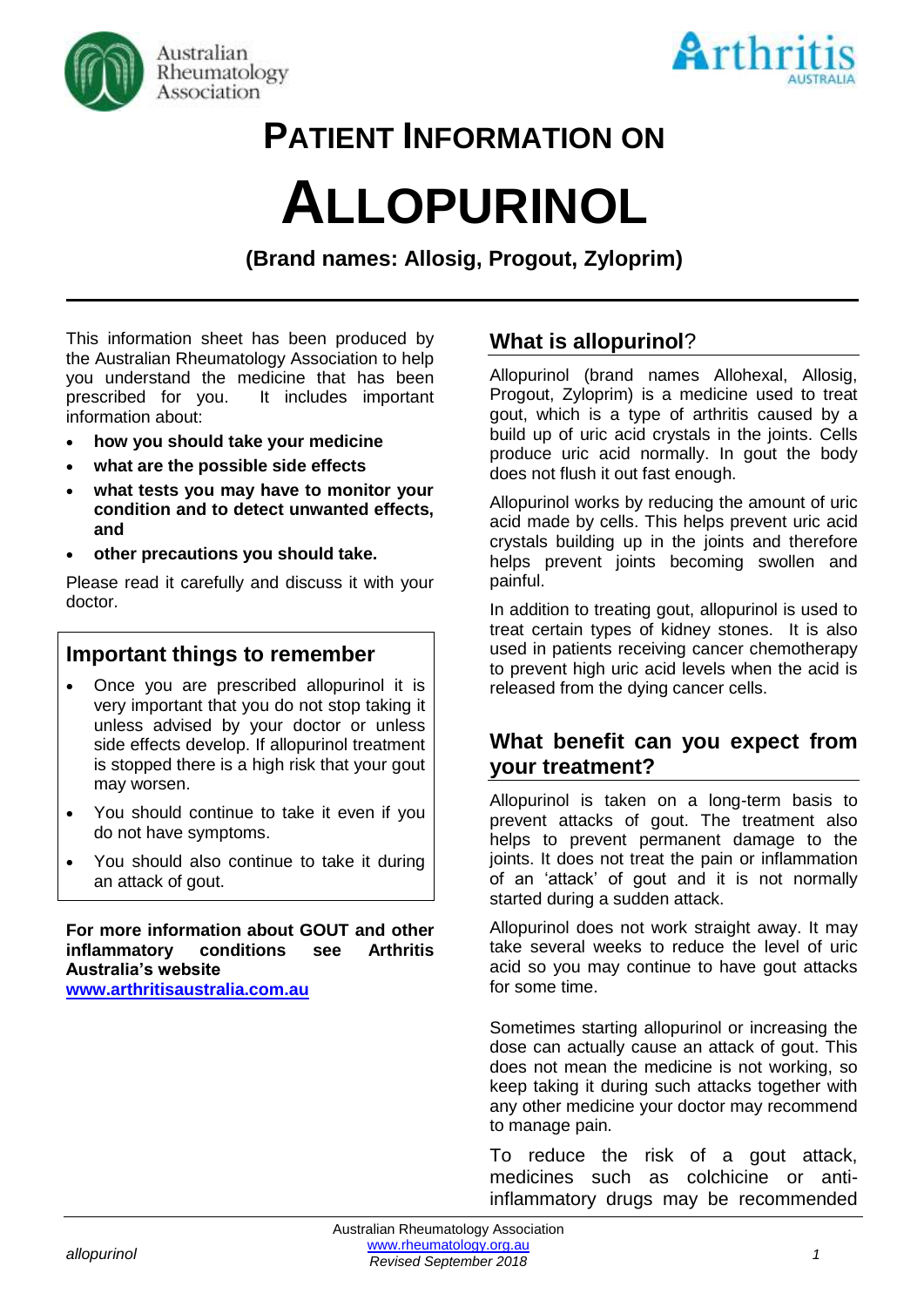before or at the same time allopurinol is started. Your doctor will advise you about how these medicines should be taken.

# *What happens if you have a gout attack?*

Allopurinol is not a pain reliever. You should continue to take allopurinol during an attack, but your doctor will also recommend medicines to treat pain and inflammation. These may include paracetamol, colchicine, anti-inflammatory drugs such as naproxen (Naprosyn), ibuprofen (Brufen/Nurofen), indomethacin (Indocid) or steroids such as prednisolone.

It is a good idea to plan with your doctor what to do if a gout attack occurs and to have symptom controlling medicine ready to use if needed. It is also important that you tell your doctor if your condition persists or worsens.

# **How is allopurinol taken?**

Allopurinol is taken by mouth as a tablet. It is usually taken once a day.

It should be taken after food to reduce stomach upset. It should also be taken with plenty of water.

For greatest benefit, allopurinol should be taken regularly. To help you remember, take it at the same time(s) each day.

If you forget to take a dose, there is no need to double the dose at the next scheduled dose time.

#### *What is the dosage?*

Tablets come in 100mg or 300mg strengths. Treatment should start with a small dose, increasing over time to between 100mg and 300mg per day. Higher doses (up to 900mg per day) are needed in some cases. If you have kidney problems the dose may need to be lower. The dose is modified according to the level of uric acid in the blood.

#### *Can other medicines be taken with allopurinol?*

Allopurinol may be taken in combination with other arthritis medicines, including:

- steroid medicines such as prednisolone or cortisone injections into the joint
- anti-inflammatory medicines (NSAIDs) such as naproxen (Naprosyn) or ibuprofen (Brufen/Nurofen)
- colchicine (Colgout)

simple pain-relieving medicines such as paracetamol.

There are separate information sheets for the medicines mentioned above.

#### *How long is the treatment continued?*

Treatment with allopurinol may be continued indefinitely as long as it is effective and as long as no serious side effects occur.

If you stop allopurinol treatment there is a high risk that your gout may worsen. It is very important not to stop your treatment unless advised by your doctor or unless side effects develop.

# **Are there any side effects?**

Most people do not experience side effects from allopurinol. Tell your doctor if you are concerned about any possible side effects.

If you do experience side effects, a reduction in dose may minimise these so that you can continue to take the medicine. Your doctor will advise on any dose changes that are necessary.

#### *Most common possible side effects*

• The most common side effects are *nausea or vomiting*. These can be reduced if you eat little and often. If you are sick, drink plenty of liquid.

#### *Less common or rare possible side effects*

There are some rare but potentially serious side effects with allopurinol.

- *Skin problems:* Allopurinol can cause a rash or flaking skin. Very rarely, severe skin rash and mouth ulceration can occur. If any of these occur contact your doctor straight away.
- *Tiredness:* Drowsiness can occur. If it makes you feel sleepy, avoid driving or operating machinery.
- Liver: Allopurinol can inflame the liver. Blood tests can pick this up if it occurs. The dose of allopurinol may need to be reduced or it may need to be stopped if problems occur. Contact your doctor immediately if you notice yellowing of the skin and/or whites of the eyes.
- *Other:* Headache, dizziness, taste disturbances, high blood pressure, feeling generally unwell, and hair loss can occur.